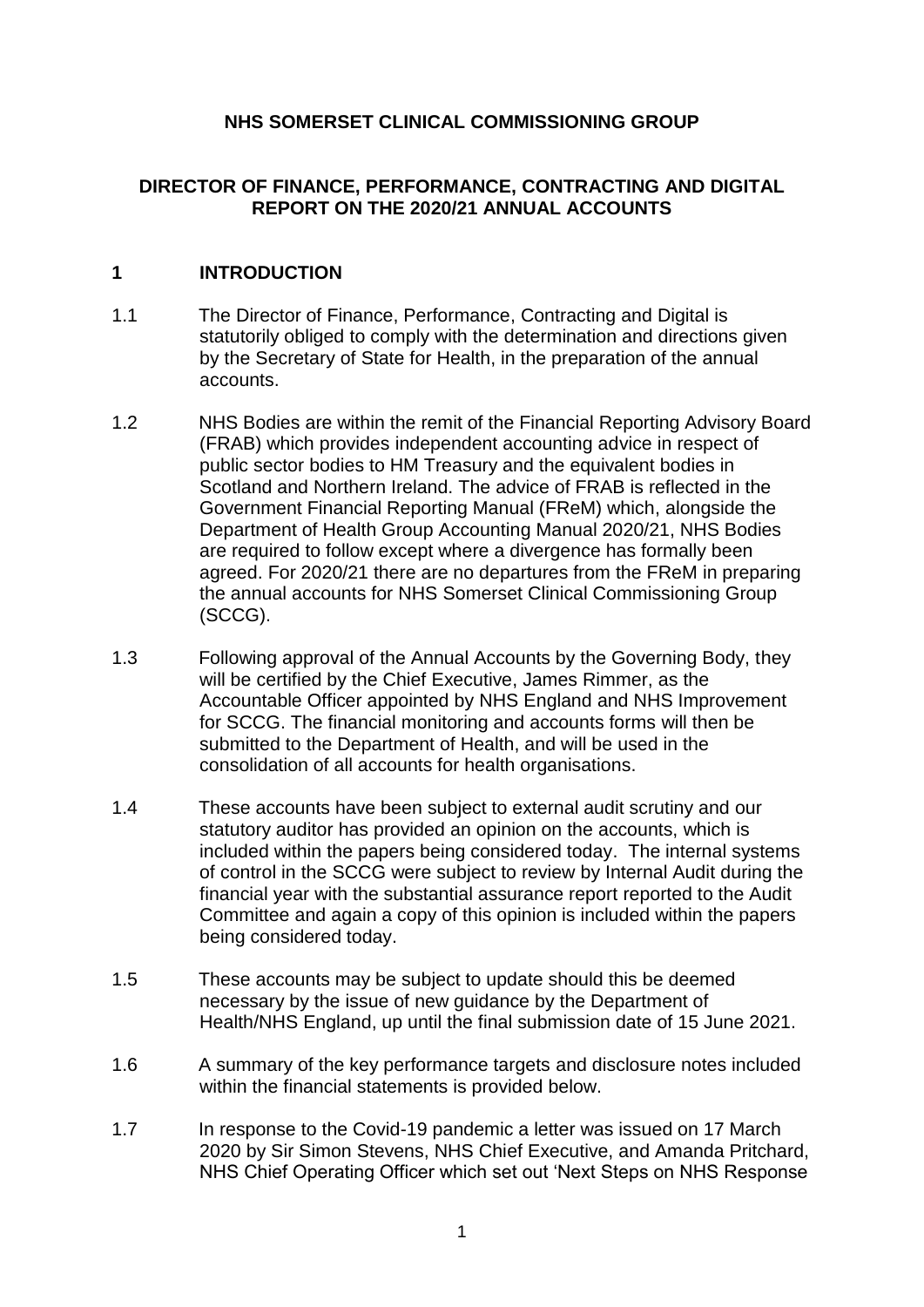to Covid-19'. These guidelines fundamentally changed financial arrangements for NHS commissioners and providers for 2020/21 and suspended work on the annual planning process. A revised approach to the financial management was adopted by the SCCG, with the expectation that during the period 1 April to 30 September 2020 we would be expected to financially break-even. To achieve this expectation our funding allocation was non-recurrently adjusted for this period and a retrospective adjustment process was implemented to reimburse reasonable variances between actual expenditure and allocated funds. SCCG's expenditure was fully funded for this period, enabling the organisation to fulfil the achieve a financial break-even position.

1.8 For the second half of the financial year STPs were issued with fixed funding envelopes. The Somerset STP submitted financial plans to NHS England and Improvement demonstrating how we would achieve a financial break-even position for the remainder of the financial year. SCCG has delivered a financial position within its allocated financial resource for this period and has therefore subsequently delivered a financial break-even position for the full financial year.

### **2 PRIMARY STATEMENTS**

#### **Statement of Comprehensive Net Expenditure for the year ended 31 March 2021**

- 2.1 The Statement of Comprehensive Net Expenditure records the net operating costs incurred by SCCG for 2020/21.
- 2.2 This statement shows that for the financial year 2020/21 SCCG's net expenditure was £993,562,000.
- 2.3 The statement also analyses the expenditure between staff costs, purchase of goods and services, depreciation and impairment charges, provision expense and other operating expenditure/income. Table 1 below shows a summary of this expenditure from the statement for the year ended 31 March 2021.

### **Table 1: Statement of Comprehensive Net Expenditure for the year ended 31 March 2021**

|                                                         | 2020/21 | 2019/20 |
|---------------------------------------------------------|---------|---------|
|                                                         | £'000   | £'000   |
| Staff costs                                             | 14.044  | 12,901  |
| Purchase of goods and services                          | 980,696 | 883,288 |
| Depreciation and impairment charges                     | 79      | 100     |
| Provision expense                                       | 298     | (831)   |
| <b>Other Operating Expenditure</b>                      | 433     | 320     |
| Operating Income                                        | (1,988) | (2,727) |
| <b>Total Net Operating Costs for the Financial Year</b> | 993,562 | 893,051 |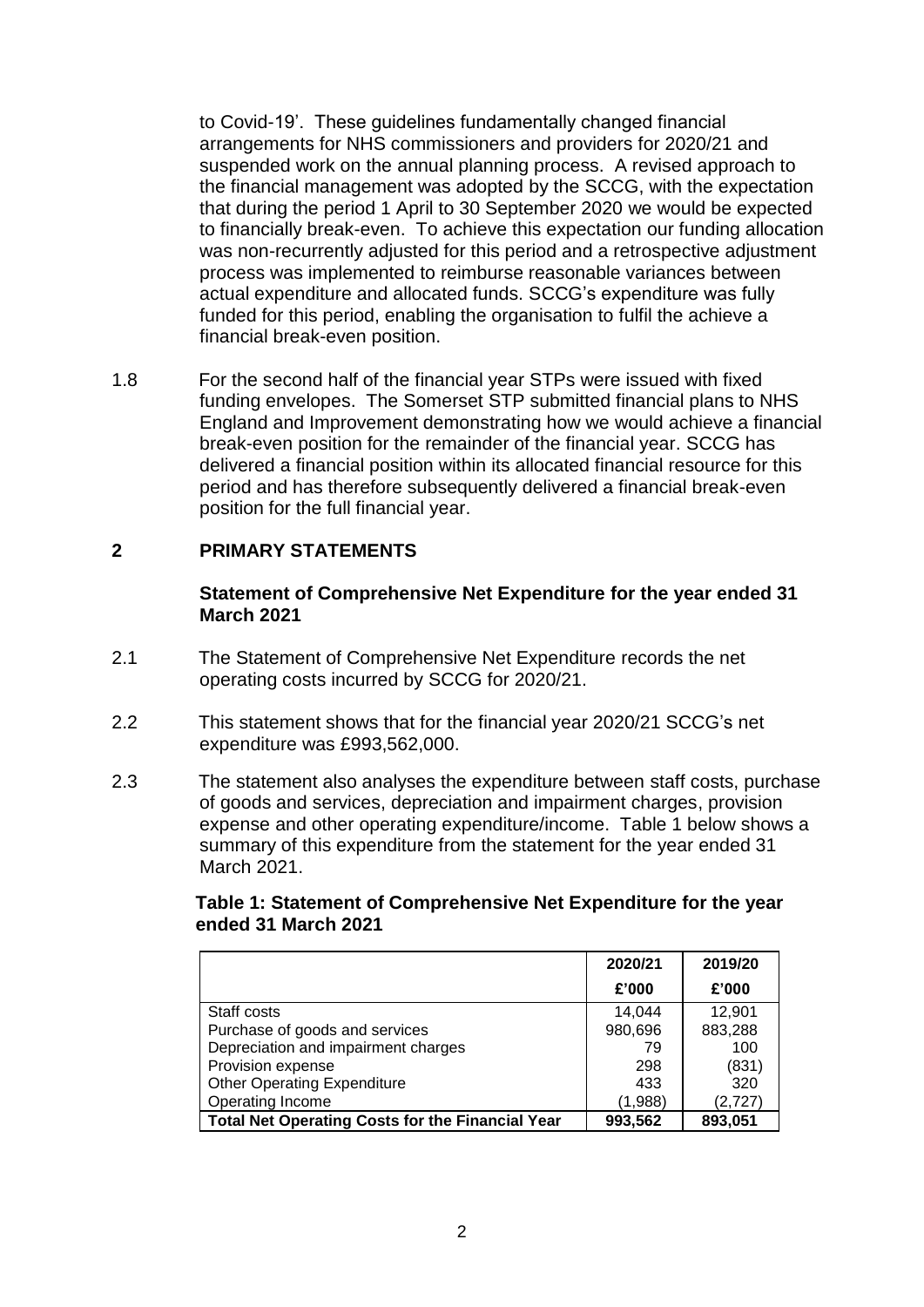### **Statement of Financial Position as at 31 March 2021**

- 2.4 The Statement of Financial Position (SoFP) records the assets and liabilities of SCCG as at 31 March 2021, and is presented in two parts:
	- total assets employed (the upper section) the assets and liabilities of SCCG, including both short and long term commitments
	- total taxpayers equity (the lower section) the resources used to fund the total assets employed
- 2.5 At 31 March 2021, SCCG had net liabilities employed of £57,477,000 funded through a general fund. The net liabilities value has increased by £17,427,000 from £40,050,000 shown in the annual accounts as at 31 March 2020. This negative figure is not of concern due to the agreed ongoing funding received from NHS England.
- 2.6 At 31 March 2021, SCCG's Statement of Financial Position included:
	- trade and other receivables of £6,410,000, of which £3,621,000 was due from other NHS organisations, £67,000 related to NHS prepayments, £724,000 related to NHS accrued income, £351,000 was due from Non-NHS organisations, £1,122,000 related to Non-NHS prepayments, £327,000 related to Non-NHS accrued income and £198,000 related to VAT
	- inventories of £2,000
	- cash with the Government Banking Service of £44,000
	- trade and other payables of £63,583,000 comprising of:
		- NHS payables at £6,444,000
		- NHS accruals at £263,000
		- Non-NHS payables revenue at £7,358,000
		- Non-NHS accruals at £42,805,000, which includes a GP Prescribing accrual of £15,382,000
		- other payables and accruals at £6,713,000 including:
			- capital accrual £70,000
			- $\blacksquare$  tax of £131,000
			- social security costs at £167,000
			- other payables at £6,345,000, which mainly includes accruals relating to delegated Primary Care and other Primary Care related costs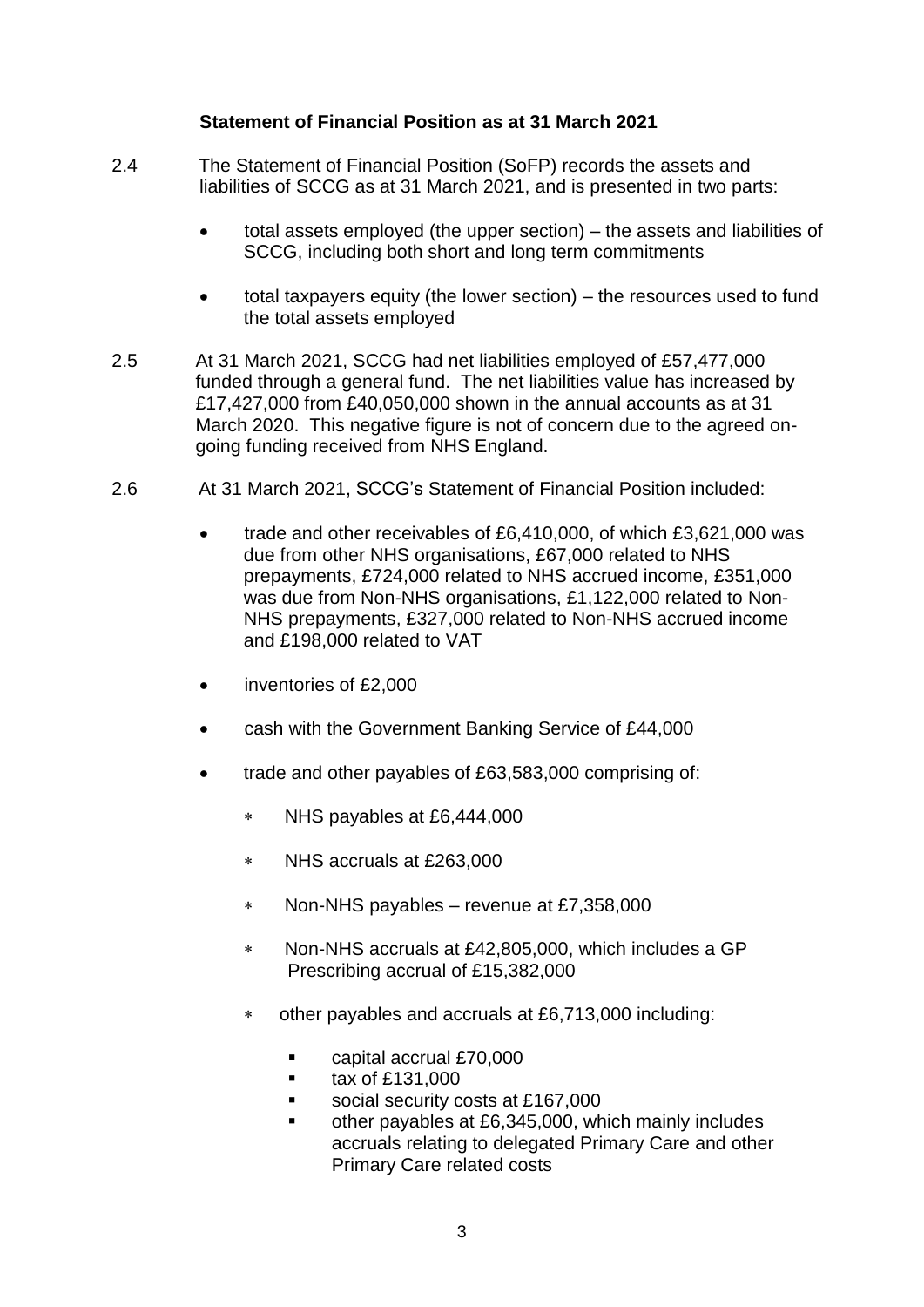provisions for liabilities and charges of £570,000, which relate to Legal claims of £353,000 and Continuing Healthcare charges of £217,000

### **Statement of Changes in Taxpayers' Equity for the year ended 31 March 2021**

- 2.7 This statement includes the net operating costs and net parliamentary funding for the year.
- 2.8 The statement reports all revaluations and impairments that are not included within net operating costs. This was not applicable for SCCG in 2020/21.

#### **Statement of Cash Flows for the year ended 31 March 2021**

- 2.9 SCCG receives on an annual basis a cash limit set by the Department of Health. This cash limit sets the amount of cash available for the CCG from the Department of Health to support its activities during the financial year.
- 2.10 Whilst the cash limit is broadly similar to the resource limit, the SCCG was set a target for its cash balance not to exceed 1.25% of its February drawdown. The cash limit also incorporates adjustments agreed with the Department of Health and NHS England and cash differences relating to the timing of cash payments.
- 2.11 The Statement of Cash Flows shows that for the year ended 31 March 2021, the CCG balance of cash at the bank and in hand was £44,000 at 31 March 2021, representing 0.05% of the February draw down.

# **3 FINANCIAL PERFORMANCE TARGETS (Annual Accounts Note 21)**

#### **Revenue Resource Limit**

- 3.1 Revenue expenditure covers general day to day running costs and other areas of ongoing expenditure. The CCG has a statutory duty to maintain expenditure within the revenue resource limit set by the NHS England.
- 3.2 Table 2 shows for the financial year 2020/21 (1 April 2020 to 31 March 2021), Somerset CCG delivered all of its financial targets against its in year revenue resource limit of £993,562,000.

#### **Table 2: Revenue Resource Limit**

|                                                 | 2020/21 | 2019/20 |  |
|-------------------------------------------------|---------|---------|--|
|                                                 | £'000   | £'000   |  |
| <b>Net Operating Costs</b>                      | 993,562 | 893,051 |  |
| Final Revenue Resource Limit for year           | 993,562 | 877.026 |  |
| <b>Overspend against Revenue Resource Limit</b> | 0       | 16,025  |  |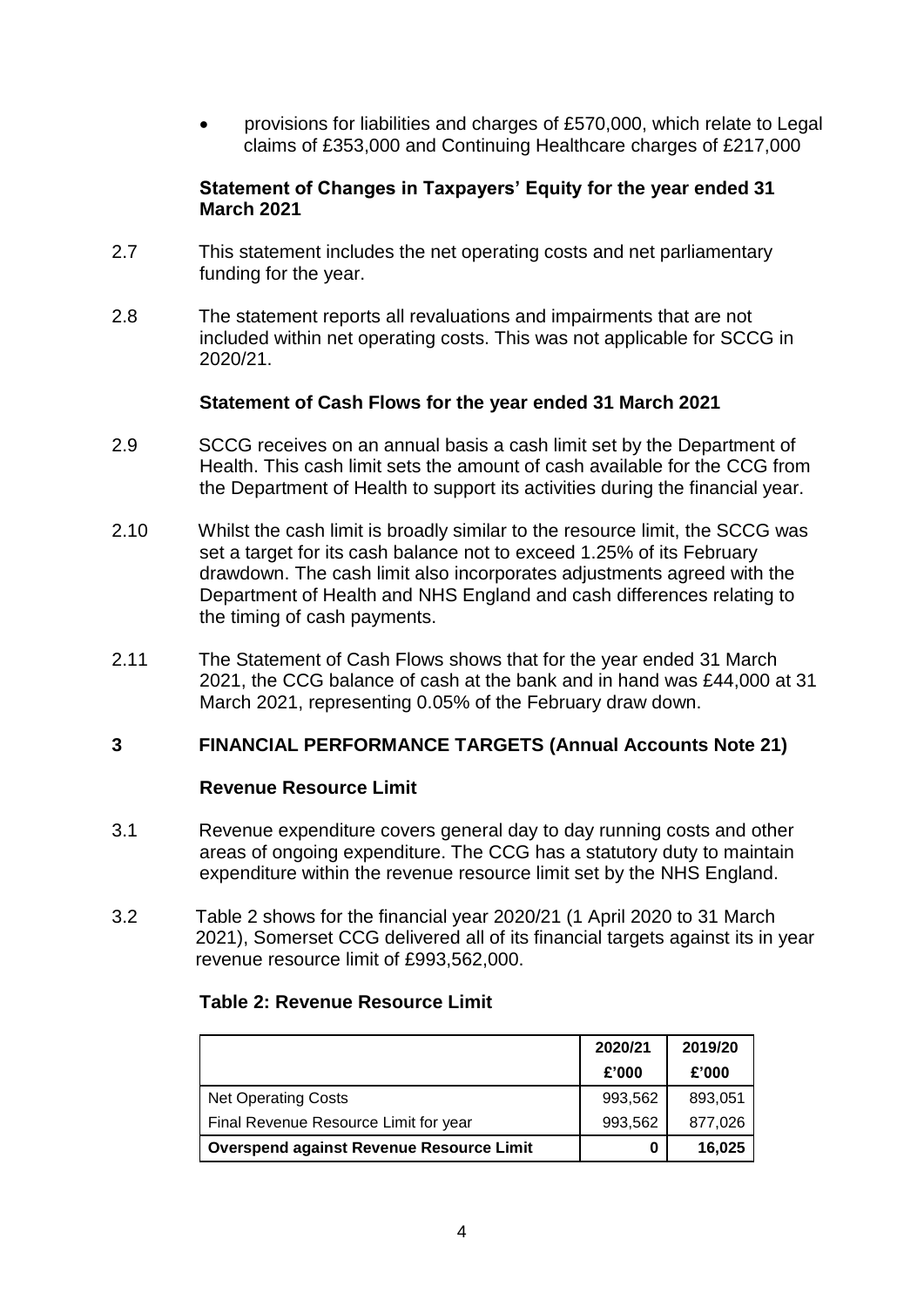### **Performance against Cash Balance (Note 12)**

3.3 The CCG was required not to exceed a year end cash balance of 1.25% (£1,080,688) of its February drawdown set by the Department of Health in the financial year. The Clinical Commissioning Group's year end cash balance was £44,000. This represented 0.004% of the 2020/21 revenue resource limit.

### **4 KEY DISCLOSURE NOTES**

#### **Going Concern**

4.1 The Financial Statements confirm that there are no going concern issues associated with the CCG.

#### **Service Auditor Reports**

- 4.2 A number of services are provided to the CCG by other service organisations. The Type II ISAE 3402 Service Auditor reports, which assess the state of the control environment for the period 1 April 2020 to 31 March 2021, have been received and reviewed for the following services used by the CCG;
	- **South, Central and West Commissioning Support Unit -** The scope of the Service Auditor Report (SAR) covers Payroll, Financial Ledger, Accounts Payable, Accounts Receivable, Financial reporting, Treasury and Cash Management and Non-Clinical Procurement. Of these services, Somerset CCG only commissions the Non-Clinical Procurement service through the South Central and West CSU. There were no exceptions identified within the SAR for the Non-Clinical Procurement service for 2020/21
	- **NHS Business Services Authority:** provide and maintain the Electronic Staff Record system (ESR system) and the prescriptions payment process
	- **NHS Shared Business Services Limited:** provide finance and accounting services
	- **NHS Digital:** NHS Digital make GP Payments on behalf of the CCG. The 2020/21 Service Auditor Report for NHS Digital is not currently available
	- **Capita Primary Care Support England (PCSE) -** Capita Primary Care Support England (PCSE) provide administrative and support services as part of the delegated commissioning function for Primary Care Medical services. The 2020/21 Service Auditor Report for Capita PCSE is not currently available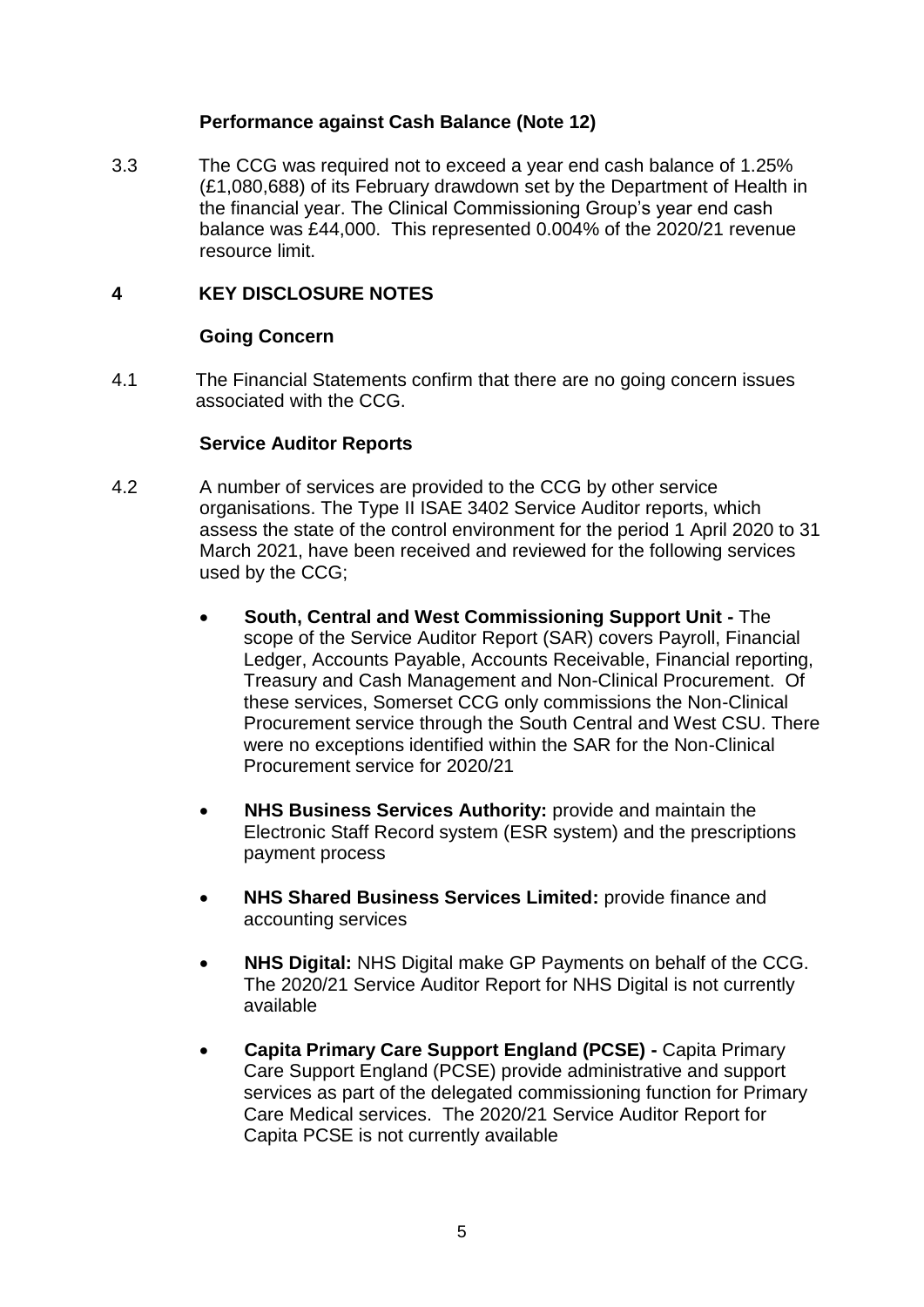4.3 Separate reports have been provided to the Audit Committee detailing, by exception, any recommendations which impact on the services provided by the CCG to give assurance that mitigations have been put in place to manage any potential risks.

# **Employee Benefits (Note 4.1)**

4.4 Table 3 below shows the 2020/21 staffing costs for SCCG.

### **Table 3: Employee Benefits**

| <b>CCG Employee Benefits</b>                            | Total  | <b>Permanent</b><br><b>Employees</b> | Other |
|---------------------------------------------------------|--------|--------------------------------------|-------|
| 2020/21                                                 | £000   | £000                                 | £000  |
| Salaries and wages                                      | 10,954 | 10,470                               | 484   |
| Social security costs                                   | 1,109  | 1,109                                |       |
| <b>Employer Contributions to NHS</b><br>Pensions scheme | 2,004  | 2,004                                |       |
| Other pension costs                                     | 2      | 2                                    |       |
| Apprenticeship Levy                                     | 38     | 38                                   |       |
| <b>Total 2020/21</b>                                    | 14,107 | 13,623                               | 484   |
| Total 2019/20                                           | 12,901 | 11,616                               | 1,285 |

4.5 Employee benefits have risen in line with national Agenda for Change increases.

# **Staff numbers (Note 4.2)**

4.6 The average number of CCG staff in 2020/21 is shown in table 4 below.

#### **Table 4: Number of Staff**

|                      | Total | <b>Permanently</b><br><b>Employed</b> | Other |
|----------------------|-------|---------------------------------------|-------|
| <b>Total 2020/21</b> | 243   | 236                                   |       |
| Total 2019/20        | 227   | 217                                   |       |

4.7 The average number of employees has increased since 2019/20 due to the full year impact of an ongoing process to permanently recruit to posts created during a staffing restructure that took place during 2018/19.

#### **Staff sickness**

- 4.8 Under revised guidance from NHS England, due to the Coronavirus pandemic, the CCG were not required to provide details of sickness absence data within the Annual Report for 2020/21.
- 4.9 The CCG has a clear and robust Management of Sickness Absence Policy.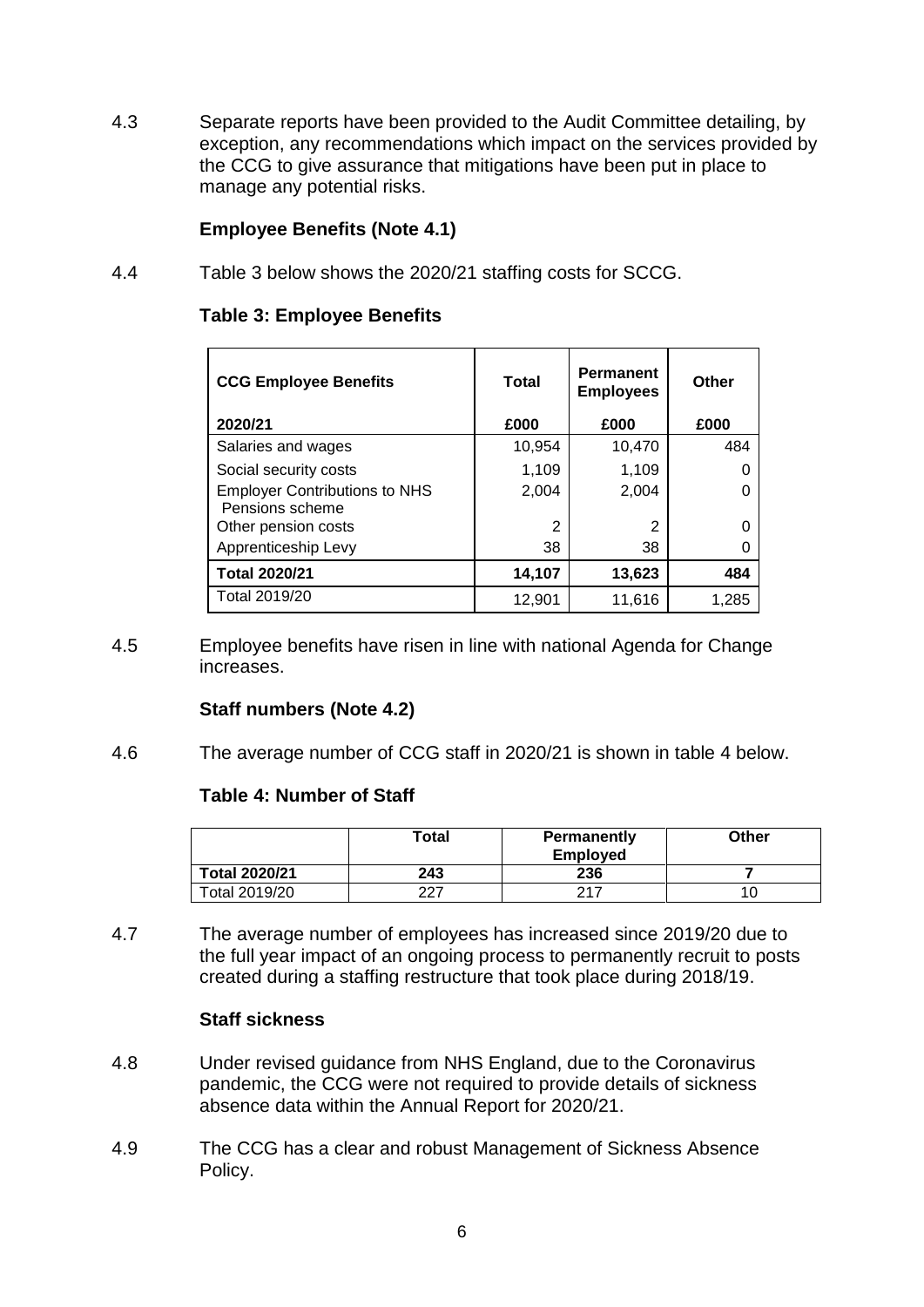# **Running Costs**

- 4.10 The CCG was funded a total of £11.142 million in 2020/21 to support headquarters and administration costs. This included additional funding of £0.602m released in year to support an increase in employer's pension contributions. To facilitate the effective running of the organisation the CCG continues to review those functions which it provides in house and those which are provided by South, Central and West Commissioning Support Unit. The value of services commissioned via the South, Central and West Commissioning Support Unit is £2.965m which covers Business Intelligence support, Information Technology and Information Governance support, Procurement Services support, Care Navigation Services, GP IT Services and additional consultancy support.
- 4.11 Expenditure recorded against running costs for 2020/21 totalled £10.927 million.

### **Better Payment Practice Code (note 6)**

- 4.12 NHS bodies are required to pay trade payables in accordance with the Better Payment Practice Code. The target is to pay trade creditors within 30 days of receipt of goods or valid invoice, whichever is the latter, unless other payment terms have been agreed with the supplier.
- 4.13 Table 5 below shows the payment performance against these targets, demonstrating a strong focus on the prompt payment of invoices during 2020/21.

| <b>Measure of compliance</b>                               | 2020/21       | 2020/21 | 2019/20       | 2019/20 |
|------------------------------------------------------------|---------------|---------|---------------|---------|
|                                                            | <b>Number</b> | £'000   | <b>Number</b> | £'000   |
| <b>Non-NHS Payables</b>                                    |               |         |               |         |
| Total Non-NHS Trade invoices paid in the Year              | 9,513         | 159,468 | 9,751         | 134,507 |
| Total Non-NHS Trade Invoices paid within target            | 9,513         | 159,468 | 9,746         | 134,020 |
| Percentage of Non-NHS Trade invoices paid within<br>target | 100.00%       | 100.00% | 99.95%        | 99.64%  |
|                                                            |               |         |               |         |
| <b>NHS Payables</b>                                        |               |         |               |         |
| Total NHS Trade Invoices Paid in the Year                  | 1,203         | 619,369 | 3,584         | 583,307 |
| Total NHS Trade Invoices Paid within target                | 1,202         | 619,369 | 3,570         | 583,189 |
| Percentage of NHS Trade Invoices paid within<br>target     | 99.92%        | 100.00% | 99.61%        | 99.98%  |

#### **Table 5: Better Payment Practice Code**

# **Property, Plant and Equipment (Note 8) and Intangible Assets (Note 9)**

4.14 The CCG had a capital allocation of £70,000 in 2020/21. This was spent on Information Technology.